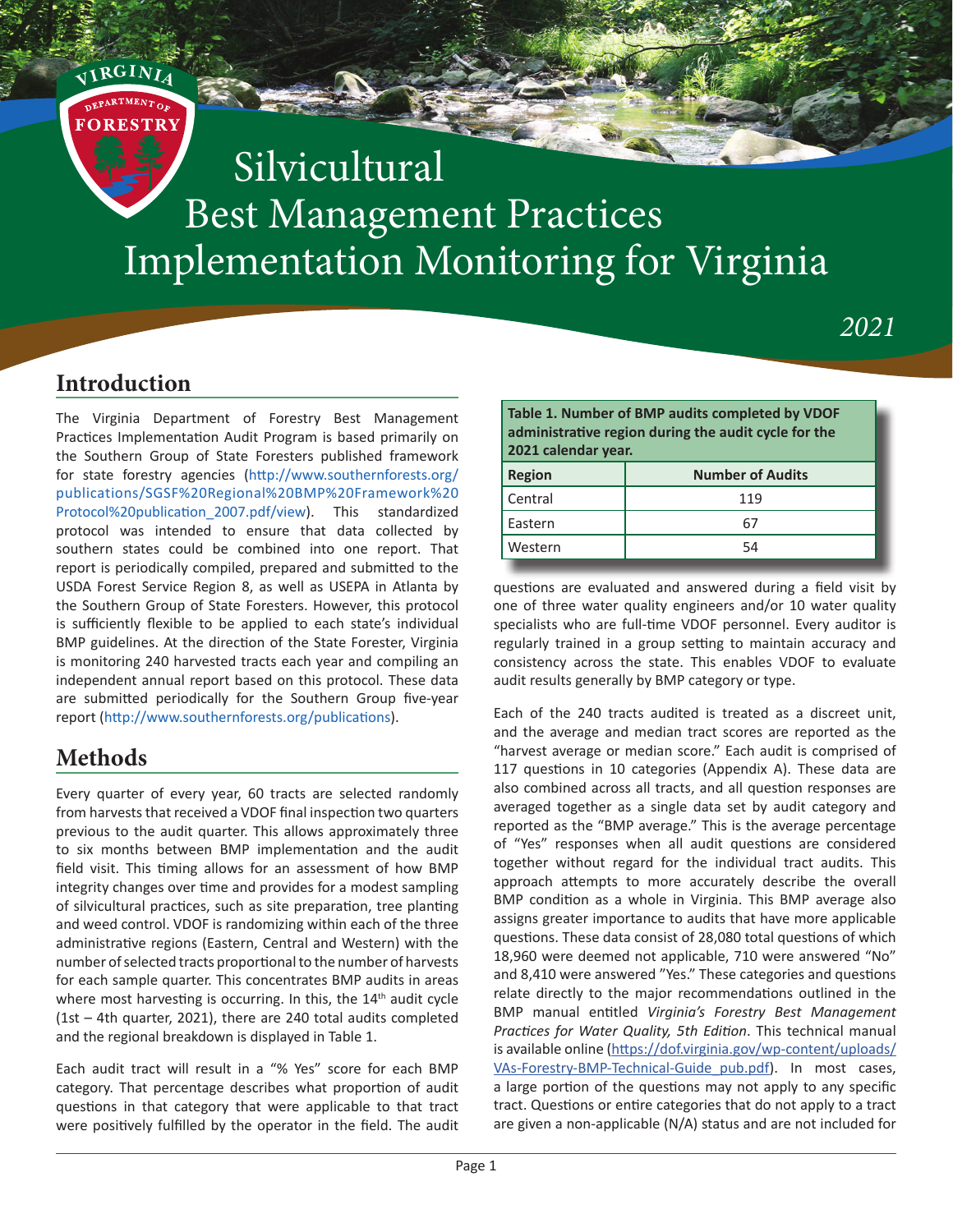

calculation of final results. This ensures that calculated averages do not reflect missing items that do not apply to the harvest.

Each individual question in the audit process is also tracked over time to determine which BMP issues in the BMP Manual are in need of improvement. This information is particularly valuable to the SHARP Logger program, which is an SFI industry-sponsored logger training program at Virginia Tech [\(http://sharplogger.](http://sharplogger.vt.edu/) [vt.edu/\)](http://sharplogger.vt.edu/) as it can help guide future educational efforts. These data also will assist VDOF, industry and consulting personnel as they inspect tracts and assist operators on the ground.

### **Results**

The data for the 2021 audit are displayed as a series of tables and charts. Table 2 displays overall BMP average data for the entire state by BMP category. Confidence in the data is reported as a 95% margin of error and was calculated according to the SGSF protocol and generally accepted statistical procedures.

While Table 2 shows statewide results, Table 3 shows the BMP average values by VDOF administrative region. These averages (Tables 2 and 3) are the result of combining questions in the categories across all 240 audits as a single complete set and averaging those questions by category. This is the best method to evaluate overall BMP issues across the state. It is important to note that when all individual harvest audit scores were simply averaged together (harvest average) the value calculated is approximately 92.2% statewide. The averages in Tables 2 and 3 address the overall BMP condition as indicated by all audits combined while the average value of the tract audits (92.2%) ignores the fact that not all audits are the same with regard to number of pertinent issues (non-N/A questions) involved and assumes all audits are of the same weight. Both values are useful and correct as long as the user understands the difference as stated above and in the previous "Methods" section.

These data indicate that very little site preparation (mechanical and chemical) is taking place up to six months after harvest, and it is for this reason that caution should be used when considering the importance or value of the site preparation averages. Less than half of all audit tracts (100 of 240) had at least one stream or wetland crossing. It is apparent that three very important categories that often lead to water quality concerns, roads, crossings and skid trails, sometimes lag behind other categories with regard to implementation percentage (Tables 2 and 3) – two of these three categories are slightly lower from the previous year.

**Table 2. Statewide data for the BMP audit by BMP category. These data represent statewide averages for Virginia for the 2021 audit cycle.**

| <b>BMP</b><br>Category  | <b>Number of</b><br><b>Tracts</b> | <b>Yes (%)</b> | <b>Margin of Error</b><br>(%) |
|-------------------------|-----------------------------------|----------------|-------------------------------|
| Chemicals               | 9                                 | 100.0          | $+/- 0$                       |
| Crossings               | 100                               | 94.3           | $+/- 4.7$                     |
| Decks                   | 240                               | 95.6           | $+/- 2.6$                     |
| Mechanical<br>Site Prep | 1                                 | 100.0          | $+/- 0$                       |
| Planning                | 240                               | 93.1           | $+/- 3.3$                     |
| Roads                   | 204                               | 90.3           | $+/- 4.1$                     |
| Skidding                | 240                               | 88.4           | $+/- 4.1$                     |
| <b>SMZs</b>             | 185                               | 94.4           | $+/- 3.4$                     |
| Wetlands                | 6                                 | 93.0           | $+/- 20.8$                    |
| All                     | 240                               | 92.2           | $+/- 3.5$                     |
| Logging                 | 240                               | 92.2           | $+/- 3.5$                     |

**Table 3. Regional data for the BMP audit by BMP category. These data represent regional averages for all three regions for the 2021 audit cycle.**

| <b>BMP Category</b>            | Central<br>(% Yes) | <b>Eastern</b><br>(% Yes) | Western<br>(% Yes) |
|--------------------------------|--------------------|---------------------------|--------------------|
| Chemicals                      | 100.0              | 100.0                     | 100.0              |
| Crossings                      | 96.3               | 94.0                      | 91.8               |
| <b>Decks</b>                   | 95.2               | 99.5                      | 92.3               |
| <b>Mechanical Site</b><br>Prep | 100.0              | N/A                       | N/A                |
| Planning                       | 93.4               | 96.3                      | 89.2               |
| Roads                          | 89.6               | 94.6                      | 88.1               |
| Skidding                       | 88.7               | 96.8                      | 82.0               |
| SMZs                           | 96.7               | 98.4                      | 85.4               |
| Wetlands                       | N/A                | 93.0                      | N/A                |
| All                            | 92.9               | 96.8                      | 87.5               |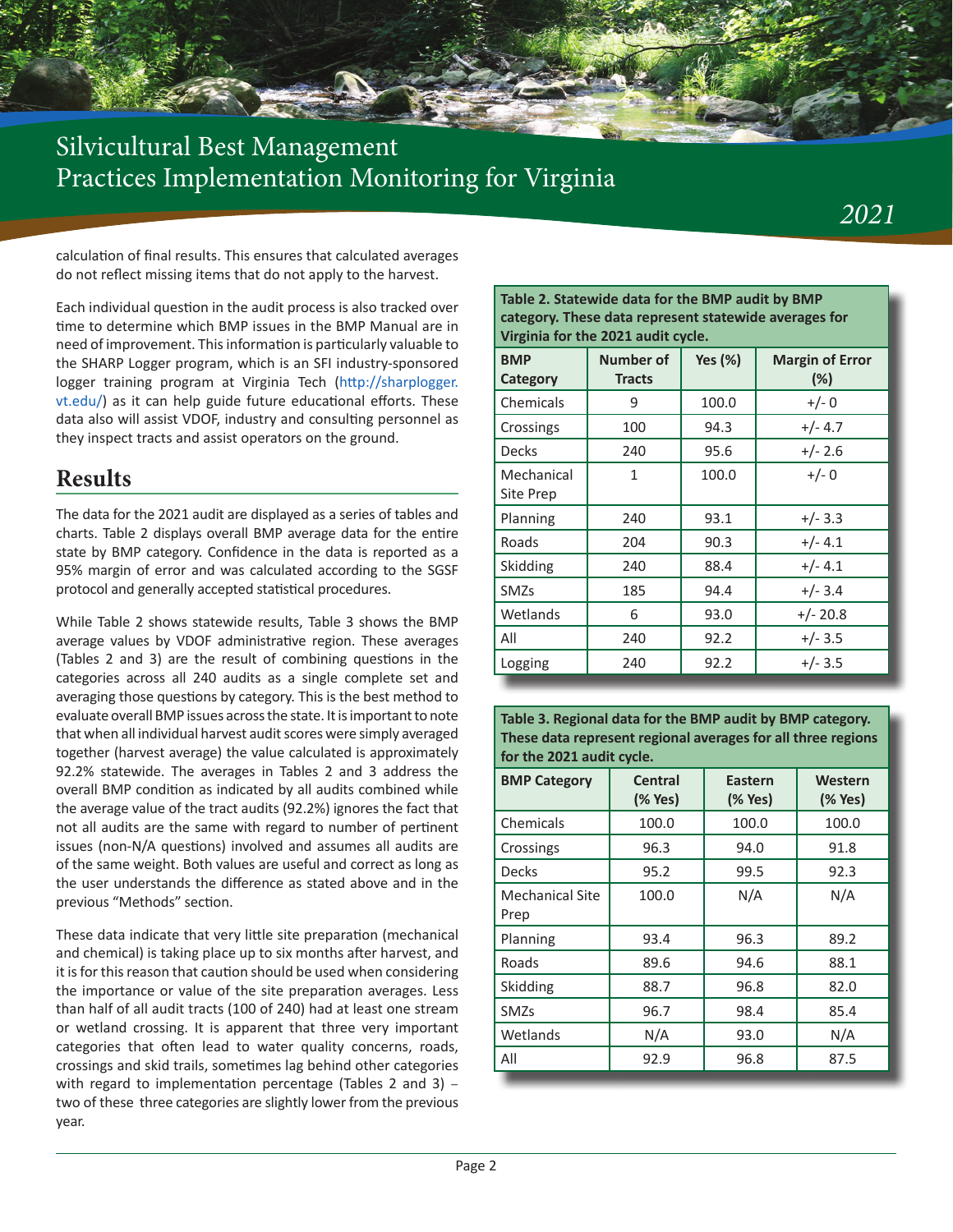The histogram (Figure 1) indicates that the vast majority of tracts scored an overall implementation percentage of 81% or greater. While the overall mean BMP implementation for all tracts is 92.2% (Table 2) and the overall harvest average score is 92.2%, the harvest median score is 94.4%. Given the skewed distribution of the overall scores in Figure 1, the median is perhaps a better judge of central tendency of the tract score data. These results indicate a steady level of BMP implementation statewide over recent years, and it should be understood that random sample averages fluctuate over time and small year to year changes may not indicate a real change in BMP implementation. Any real changes will become apparent over the long term as more data are accumulated.

**Figure 1: A histogram describing the score distribution of all 240 audits for the 2021 audit cycle in Virginia.**



This audit report includes the expectation that all BMPs should be done per the manual regardless of likely impacts on water quality on each harvested tract. In most cases, BMPs that are not done do not directly impact water quality. These BMPs can be considered "luxury" BMPs as they are recommended by the manual but are not necessarily impacting water quality. Any BMP failures on the part of the operator that directly impact water quality are apparent in the significant risk and active sedimentation tallies as reported in Table 4 and the explanation below. These singular failures are also handled through the VDOF silvicultural water quality law enforcement process according to §10.1-1181.2 (http://law.lis.virginia.gov/vacode/title10.1/ chapter11/section10.1-1181.2/).

The definition of significant risk describes a water quality concern that is observed on an audit tract that, due to a lack of BMPs, is causing or is likely to cause pollution. When a significant risk was noted during an audit field visit, the auditor also determined if active sedimentation was occurring. Audits that indicated a significant risk were isolated and evaluated independently of all other audits. Out of the 240 tracts in this audit cycle, three (1.25%) had at least one significant risk, and one of those tracts (0.42%) had an active sedimentation concern. Table 4 summarizes the specific problems that were noted on the three tracts.

A second analysis including only tracts with at least one significant risk issue determined that the average "% Yes" score for those three harvests was 87.7%, the median harvest score was 89.5% and the average harvest score was 88.2%, which indicates that long-term water quality problems tend to persist on tracts where overall BMP implementation is well below the average and median values for all tracts.

The 111 audit tracts that were located in the Chesapeake Bay watershed were isolated and averages were calculated. The Bay harvest average score was 92.6%, and the tract median score was 95.7% while the BMP average of all the audit questions combined for all the Bay tracts was 92.0%. This is slightly better than the state as a whole. The Bay data also indicate that there were three tracts with significant risk issues, and one tract with active sedimentation was observed.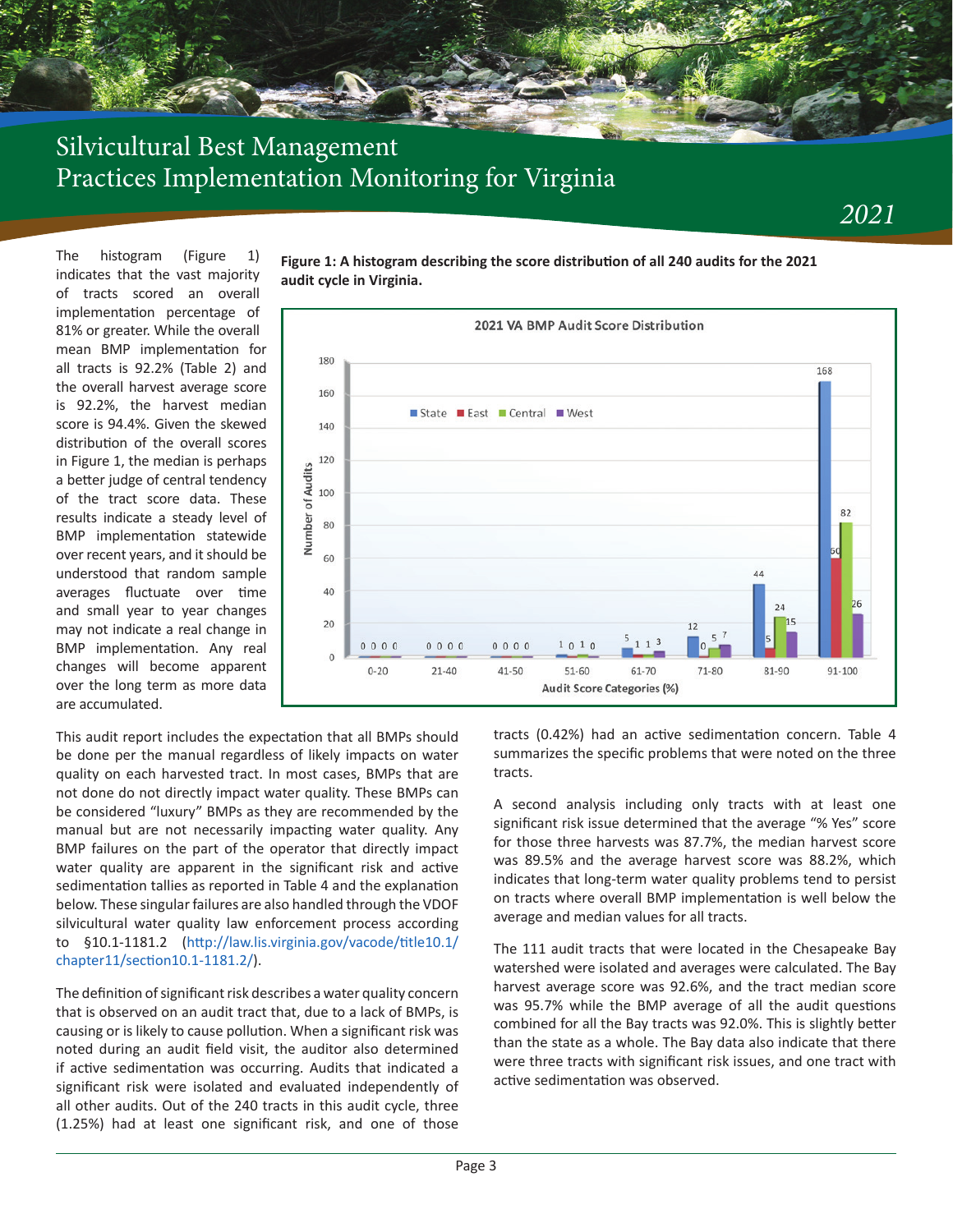

## *2021*

Table 4 indicates that operations that disturb or expose soil near to streams are more likely to cause a significant sedimentation risk if not properly stabilized. A combination of improper road stabilization and unstable stream crossing approaches combine to include a large number of risks. Nearly all risks are related directly to un-stabilized, exposed soil near a waterway. Simply avoiding most operations in or near to riparian areas would likely reduce risks to water quality. Minimizing roads, decks and stream crossings would clearly be beneficial to water quality risk reduction and would also reduce the number of BMP issues that need attention during and after the operation. Specific BMP deficiencies that almost always contribute to sedimentation issues deal specifically with a lack of drainage and stabilization of roads particularly on or near to stream crossings approaches. It is critical that operators use dips, bars and turnouts to guide water off of roads and clean gravel on slopes and approaches near waterways.

|                       | Table 4: Tally and description of significant risks to water quality and associated active sedimentation for the 2021 BMP audit<br>  cycle. |                |                 |  |  |  |
|-----------------------|---------------------------------------------------------------------------------------------------------------------------------------------|----------------|-----------------|--|--|--|
|                       | <b>BMP Issue by Region and Type</b>                                                                                                         | <b>Risk</b>    | <b>Sediment</b> |  |  |  |
|                       | <b>Central Region</b>                                                                                                                       | 2              | 0               |  |  |  |
|                       | <b>Crossings</b>                                                                                                                            | $\mathbf{2}$   | 0               |  |  |  |
|                       | Are approaches stable and unlikely to contribute to sediment to the stream?                                                                 | 1              | 0               |  |  |  |
|                       | Are stream banks and approaches re-claimed with sufficient vegetation, rock, or slash?                                                      |                | 0               |  |  |  |
| <b>Eastern Region</b> |                                                                                                                                             | 3              | $\mathfrak{p}$  |  |  |  |
|                       | <b>Crossings</b>                                                                                                                            |                | <sup>0</sup>    |  |  |  |
|                       | Are approaches stable and unlikely to contribute to sediment to the stream?                                                                 |                | 0               |  |  |  |
| <b>Roads</b>          |                                                                                                                                             | $\overline{2}$ |                 |  |  |  |
|                       | Is water being "turned out" into surrounding landscape with appropriate structures?                                                         |                |                 |  |  |  |
|                       | Is water being diverted from the road surface at specified intervals using dips, bars, or traps?                                            |                |                 |  |  |  |
|                       | <b>Western Region</b>                                                                                                                       | $\bf{0}$       | <sup>n</sup>    |  |  |  |
|                       | <b>Statewide Total</b>                                                                                                                      | 5              |                 |  |  |  |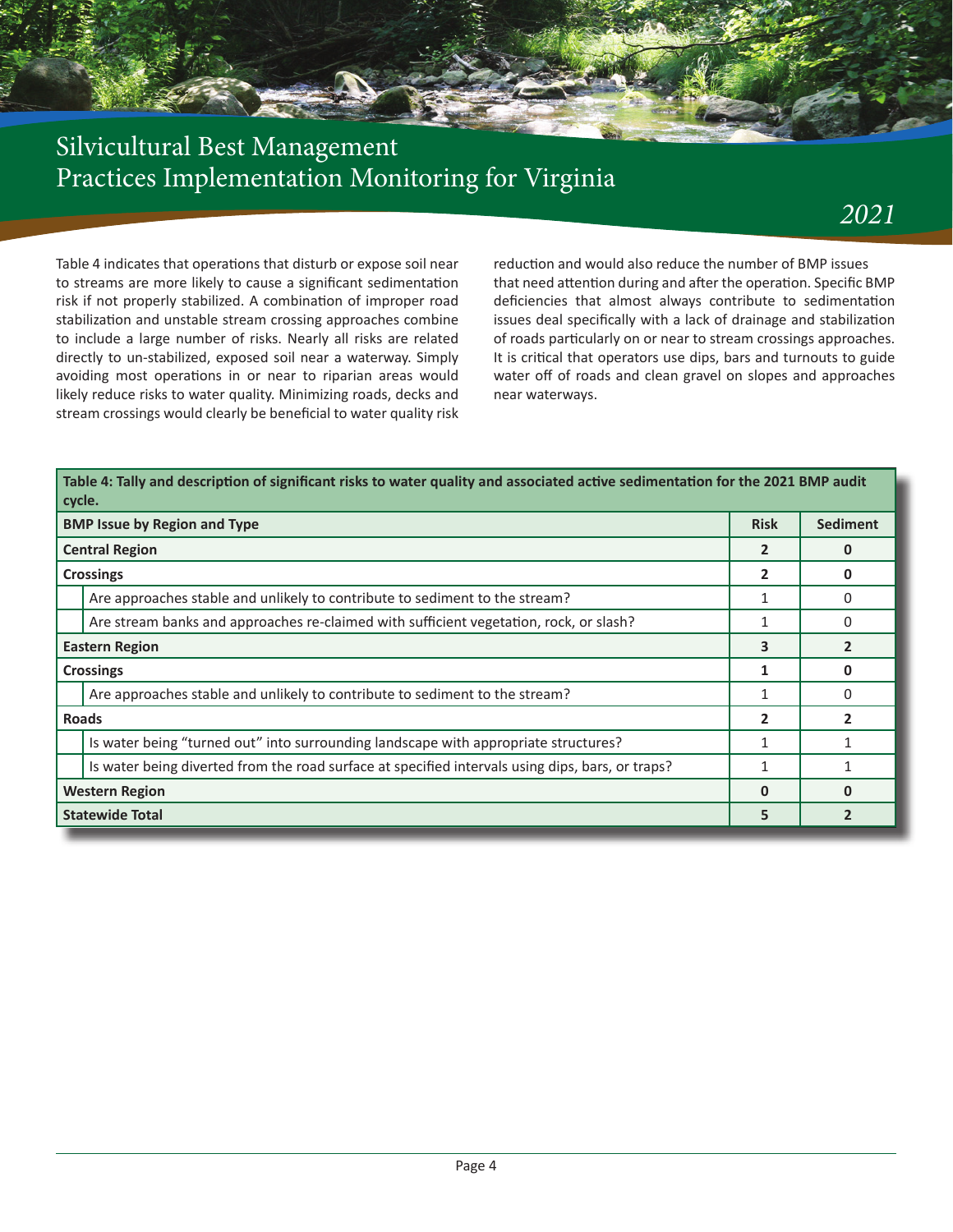# **Appendix A: Individual Audit Questions and Scores**

| <b>Audit Questions by Category</b>                                                                       |       | <b>Response Counts</b>   |                |              |       |
|----------------------------------------------------------------------------------------------------------|-------|--------------------------|----------------|--------------|-------|
|                                                                                                          | N/A   | <b>No</b>                | <b>Yes</b>     | <b>Total</b> | % Yes |
| <b>Chemicals</b>                                                                                         | 930   |                          | 30             | 960          | 100.0 |
| Did applicators avoid mixing chemicals or filling equipment where runoff would<br>likely enter a stream? | 232   |                          | 8              | 240          | 100.0 |
| Did applicators remove all refuse from the tract?                                                        | 231   | $\overline{\phantom{0}}$ | 9              | 240          | 100.0 |
| Did chemical applicators avoid accidental drift into sensitive areas or SMZs?                            | 233   | —                        | 7              | 240          | 100.0 |
| Did chemical applicators avoid applying chemical directly into streams or SMZs?                          | 234   |                          | 6              | 240          | 100.0 |
| <b>Crossings</b>                                                                                         | 3,724 | 48                       | 788            | 4,560        | 94.3  |
| Are approaches stable and unlikely to contribute sediment to the stream?                                 | 141   | 4                        | 95             | 240          | 96.0  |
| Are culvert pipes installed properly in the channel to avoid undercutting and<br>channel erosion?        | 207   | —                        | 33             | 240          | 100.0 |
| Are culverts and bridges of adequate length?                                                             | 159   | 7                        | 74             | 240          | 91.4  |
| Are culverts covered with adequate and appropriate fill material?                                        | 205   | $\mathbf{1}$             | 34             | 240          | 97.1  |
| Are culverts covered with gravel to reduce erosion near the stream?                                      | 208   | 6                        | 26             | 240          | 81.3  |
| Are culverts properly sized according to the BMP manual Tables 6 and 7 or<br>Talbot's formula?           | 205   | 4                        | 31             | 240          | 88.6  |
| Are fords used only where a natural rock base (or geoweb) and gentle<br>approaches allow?                | 231   | —                        | 9              | 240          | 100.0 |
| Are head walls stabilized with vegetation, rock or fabric to minimize cutting?                           | 213   | 2                        | 25             | 240          | 92.6  |
| Are permanent bridge abutments adequate and stable?                                                      | 235   |                          | 5              | 240          | 100.0 |
| Are stream banks and approaches re-claimed with sufficient vegetation, rock or<br>slash?                 | 154   | 9                        | 77             | 240          | 89.5  |
| Are stream crossings installed at or near to right angles where possible?                                | 141   | $\mathbf{1}$             | 98             | 240          | 99.0  |
| Are stream crossings minimized?                                                                          | 140   | 2                        | 98             | 240          | 98.0  |
| Are temporary culverts, pole bridges and bridges removed?                                                | 167   | 2                        | 71             | 240          | 97.3  |
| Are water diversion structures present when needed on approaches?                                        | 168   | 5                        | 67             | 240          | 93.1  |
| Do all ford crossings avoid restricting the natural flow of water?                                       | 231   | 1                        | 8              | 240          | 88.9  |
| Do all ford crossings have a 50-foot approach of clean gravel?                                           | 231   | 2                        | 7              | 240          | 77.8  |
| Do all ford crossings have underlying geo-textile where needed (on<br>approaches)?                       | 237   | 2                        | $\mathbf{1}$   | 240          | 33.3  |
| Is the addition of unnatural materials in the stream to facilitate the use of a ford<br>minimized?       | 233   |                          | $\overline{7}$ | 240          | 100.0 |
| Were pole bridges used only in appropriate circumstances?                                                | 218   | $\overline{\phantom{0}}$ | 22             | 240          | 100.0 |
| <b>Decks</b>                                                                                             | 468   | 74                       | 1,618          | 2,160        | 95.6  |
| Are all decks limited in size?                                                                           |       | 1                        | 239            | 240          | 99.6  |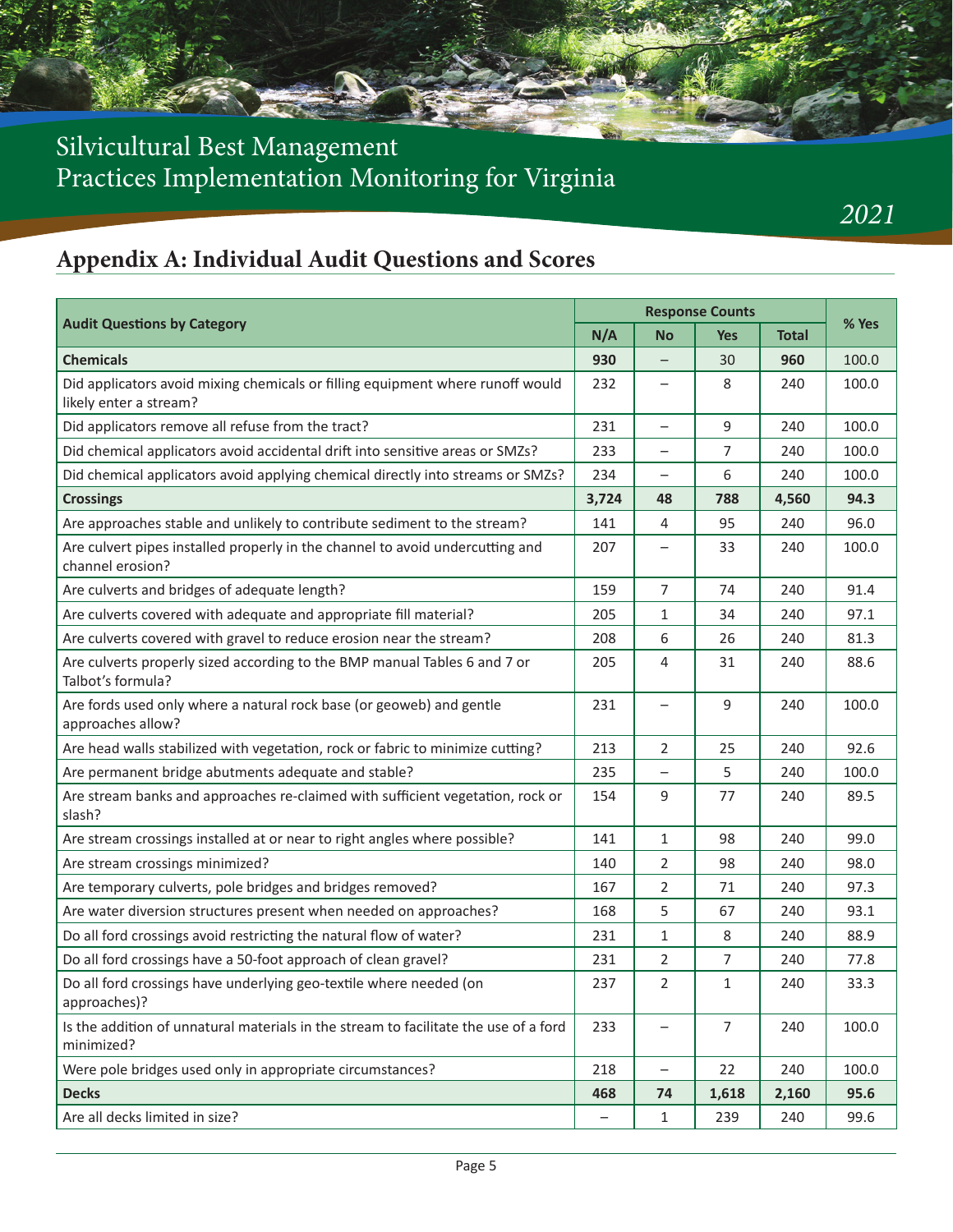

*2021*

| <b>Audit Questions by Category</b>                                                                 |                          | <b>Response Counts</b>   |                          |              | % Yes |
|----------------------------------------------------------------------------------------------------|--------------------------|--------------------------|--------------------------|--------------|-------|
|                                                                                                    | N/A                      | <b>No</b>                | <b>Yes</b>               | <b>Total</b> |       |
| Are all log decks located at least 50 feet from the nearest SMZ.                                   | 43                       | 9                        | 188                      | 240          | 95.4  |
| Are appropriate soil protection measures in place to prevent erosion on the<br>deck?               | 15                       | 29                       | 196                      | 240          | 87.1  |
| Are decks reshaped where needed to ensure drainage?                                                | 88                       | 10                       | 142                      | 240          | 93.4  |
| Are fluid spills from equipment minimal?                                                           | 4                        | $\mathbf{1}$             | 235                      | 240          | 99.6  |
| Are log decks located on relatively well-drained ground with low to moderate<br>slopes?            | $\overline{\phantom{0}}$ | 2                        | 238                      | 240          | 99.2  |
| Are sediment trapping structures present if needed to prevent pollution?                           | 159                      | $\mathbf{1}$             | 80                       | 240          | 98.8  |
| Are water diversion structures installed to prevent water from crossing the<br>deck?               | 159                      | 16                       | 65                       | 240          | 80.2  |
| Is the deck free of trash, garbage and other non-slash debris related to the<br>harvest operation? |                          | 5                        | 235                      | 240          | 97.9  |
| <b>Fires</b>                                                                                       | 3,600                    | $\qquad \qquad -$        | $\qquad \qquad -$        | 3,600        | N/A   |
| Are command and staging areas located away from streams?                                           | 240                      | -                        | $\qquad \qquad -$        | 240          | N/A   |
| Are large areas of bare soil re-vegetated where slope exceeded 5%?                                 | 240                      |                          |                          | 240          | N/A   |
| Are water bars installed properly on firelines, roads and cleared areas?                           | 240                      | $\overline{\phantom{0}}$ | $\overline{\phantom{0}}$ | 240          | N/A   |
| Did fire crew avoid plowing up and down slopes where possible?                                     | 240                      | -                        |                          | 240          | N/A   |
| Did fireline construction avoid disturbing existing gullies?                                       | 240                      | $\overline{\phantom{0}}$ |                          | 240          | N/A   |
| Did the burning crew avoid exposing large areas of mineral soil?                                   | 240                      |                          |                          | 240          | N/A   |
| Did the burning crew avoid pushing firelines directly into streams?                                | 240                      | $\overline{\phantom{0}}$ |                          | 240          | N/A   |
| Does fireline construction follow appropriate skid trail BMPs?                                     | 240                      | $\overline{\phantom{0}}$ | $\qquad \qquad -$        | 240          | N/A   |
| Does fireline construction divert water away from streams where necessary?                         | 240                      |                          |                          | 240          | N/A   |
| Is all fire-related debris removed from stream channels?                                           | 240                      | $\qquad \qquad -$        | $\overline{\phantom{0}}$ | 240          | N/A   |
| Is all refuse and sewage disposed of properly?                                                     | 240                      | -                        | -                        | 240          | N/A   |
| Is vegetation or slash on firelines and cleared areas to prevent erosion as<br>needed?             | 240                      |                          |                          | 240          | N/A   |
| Were high intensity site-prep burns kept out of the SMZs?                                          | 240                      | $\overline{\phantom{0}}$ |                          | 240          | N/A   |
| Were prescribed burns on fragile soils and steep slopes absolutely necessary to<br>achieve goals?  | 240                      | -                        | $\qquad \qquad -$        | 240          | N/A   |
| Were steep grades and/or fragile soils protected from excessive burn and<br>ground disturbance?    | 240                      |                          | $\overline{\phantom{0}}$ | 240          | N/A   |
| Mechanical_SP                                                                                      | 3,353                    | -                        | $\overline{\mathbf{z}}$  | 3,360        | 100.0 |
| Are SMZs maintained with no significant disturbance?                                               | 239                      | -                        | 1                        | 240          | 100.0 |
| Did all mechanical operations avoid slopes in excess of 45%?                                       | 239                      | -                        | 1                        | 240          | 100.0 |
| Did all mechanical operations avoid wet or fragile ground?                                         | 239                      | —                        | 1                        | 240          | 100.0 |
| Did all mechanical operations take place on the contour to the extent possible?                    | 239                      | -                        | $1\,$                    | 240          | 100.0 |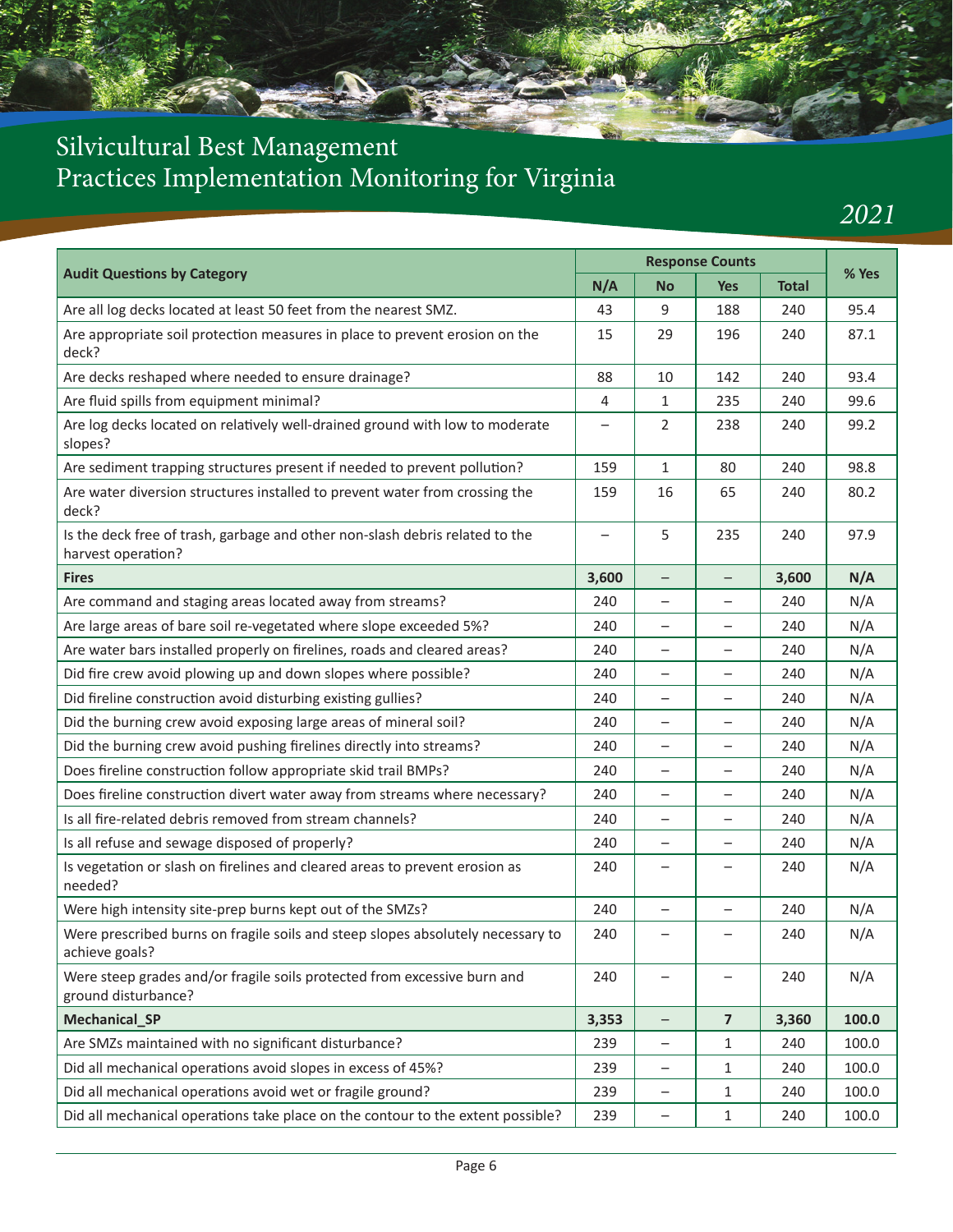

*2021*

| <b>Audit Questions by Category</b>                                                                                                        |       | <b>Response Counts</b>   |                          |              | % Yes |
|-------------------------------------------------------------------------------------------------------------------------------------------|-------|--------------------------|--------------------------|--------------|-------|
|                                                                                                                                           |       | <b>No</b>                | <b>Yes</b>               | <b>Total</b> |       |
| Did bedding contractor avoid tying beds into streams, ditches or drainage<br>structures?                                                  | 240   |                          | $\overline{\phantom{0}}$ | 240          | N/A   |
| Did machine planters avoid excessive slopes?                                                                                              | 240   |                          |                          | 240          | N/A   |
| Did operators prevent debris or soil in the stream sufficient to degrade banks or<br>impede flow?                                         | 239   | —                        | 1                        | 240          | 100.0 |
| Did raking, piling and windrowing avoid excessive movement or exposure of<br>mineral soil?                                                | 239   |                          | $\mathbf{1}$             | 240          | 100.0 |
| Did scalping, furrowing and sub-soiling avoid connections to drainages?                                                                   | 240   | $\overline{\phantom{0}}$ | $\overline{\phantom{0}}$ | 240          | N/A   |
| Is scalping and furrowing less than 6 inches deep and on the contour?                                                                     | 240   | —                        | $\overline{\phantom{0}}$ | 240          | N/A   |
| Is soil disturbance minimized across the site relative to establishment goals?                                                            | 239   |                          | $\mathbf{1}$             | 240          | 100.0 |
| Was bedding conducted on the contour where possible?                                                                                      | 240   | $\qquad \qquad -$        | $\overline{\phantom{0}}$ | 240          | N/A   |
| Was machine planting done on the contour?                                                                                                 | 240   | —                        | -                        | 240          | N/A   |
| Was sub-soiling or ripping done on the contour?                                                                                           | 240   | —                        | —                        | 240          | N/A   |
| <b>Planning</b>                                                                                                                           | 140   | 40                       | 540                      | 720          | 93.1  |
| In the case of severe site conditions (very wet or steep) was the harvesting<br>system modified to reduce damage to soil, site and water? | 139   | 15                       | 86                       | 240          | 85.1  |
| Is there evidence or knowledge of a harvest plan (painted lines, flagging,<br>delineated hazards, SMZs or decks, engineered roads, etc)?  | 1     | 22                       | 217                      | 240          | 90.8  |
| Is there evidence that the logger utilized a harvesting system that is generally<br>appropriate for the site and timber conditions?       |       | 3                        | 237                      | 240          | 98.8  |
| <b>Roads</b>                                                                                                                              | 2,266 | 223                      | 2,071                    | 4,560        | 90.3  |
| Are grades between 2% and 10% except for necessary deviations?                                                                            | 49    | 2                        | 189                      | 240          | 99.0  |
| Are new roads located and constructed to allow for proper drainage?                                                                       | 154   | $\overline{7}$           | 79                       | 240          | 91.9  |
| Are new roads located to avoid erodible, wet and sensitive ground?                                                                        | 159   | $\mathbf{1}$             | 80                       | 240          | 98.8  |
| Are riprap and/or brush dams used where needed to slow water and trap<br>sediment?                                                        | 200   | 2                        | 38                       | 240          | 95.0  |
| Are roads built outside of SMZs where possible?                                                                                           | 109   | 3                        | 128                      | 240          | 97.7  |
| Are roads daylighted where needed and feasible?                                                                                           | 52    | 4                        | 184                      | 240          | 97.9  |
| Are roads in SMZs as far from the channel as possible and built to prevent<br>stream sedimentation?                                       | 195   | 1                        | 44                       | 240          | 97.8  |
| Are roads on the contour where practical?                                                                                                 | 52    | 3                        | 185                      | 240          | 98.4  |
| Are roads outsloped where needed and conditions allow?                                                                                    | 84    | 19                       | 137                      | 240          | 87.8  |
| Are temporary roads retired with properly constructed water bars or tank traps?                                                           | 214   | 4                        | 22                       | 240          | 84.6  |
| Are turnouts directing water and/or sediment away from riparian areas?                                                                    | 155   | 5                        | 80                       | 240          | 94.1  |
| Are under-road culverts installed, spaced and maintained properly?                                                                        | 210   | $\mathbf{1}$             | 29                       | 240          | 96.7  |
| Is access being controlled with a functional gate or barrier?                                                                             | 51    | 69                       | 120                      | 240          | 63.5  |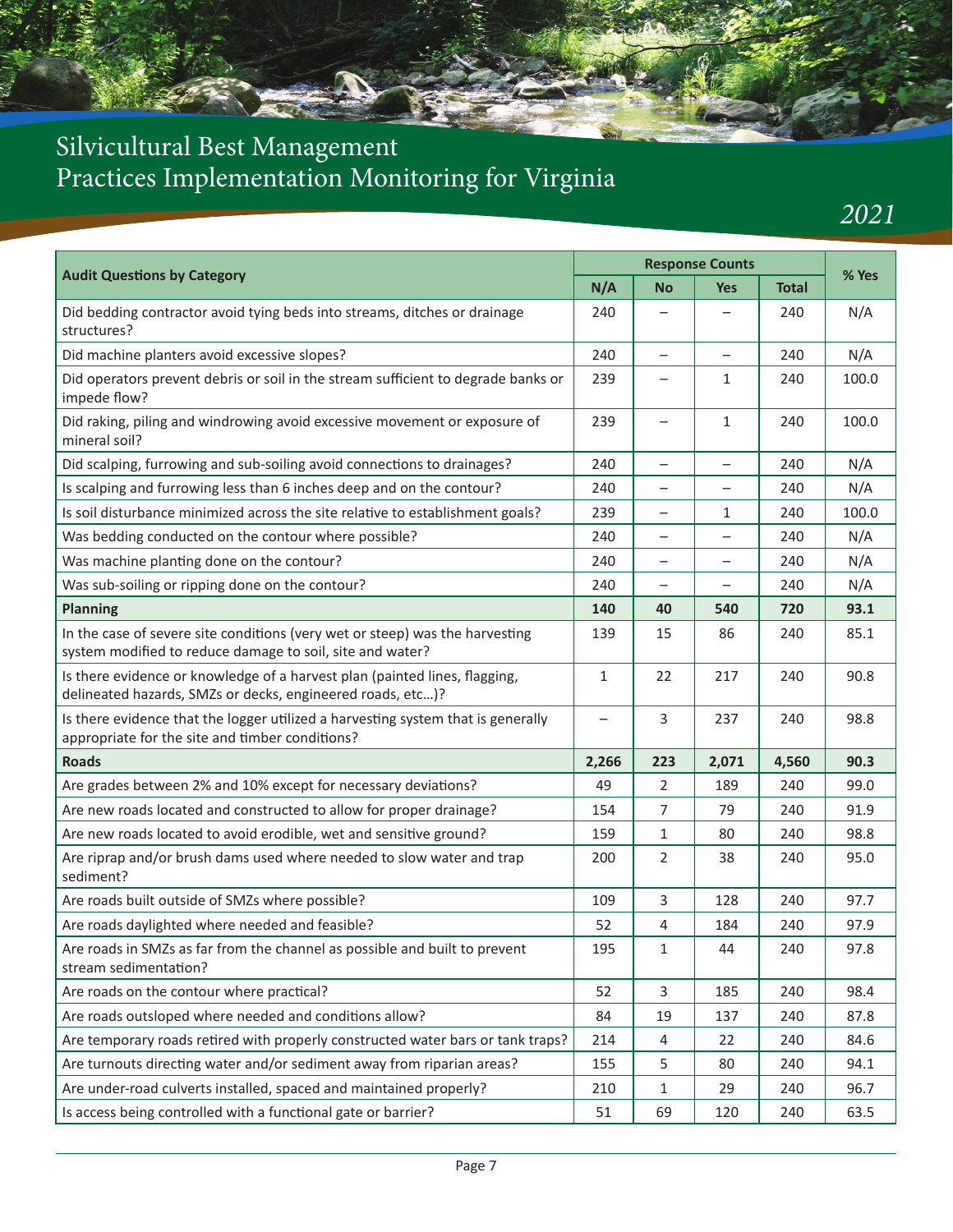# Silvicultural Best Management

# Practices Implementation Monitoring for Virginia

*2021*

|                                                                                                                                              |       | <b>Response Counts</b>   |            |              |       |
|----------------------------------------------------------------------------------------------------------------------------------------------|-------|--------------------------|------------|--------------|-------|
| <b>Audit Questions by Category</b>                                                                                                           | N/A   | <b>No</b>                | <b>Yes</b> | <b>Total</b> | % Yes |
| Is construction of dips, bars, turnouts and traps adequate to maintain function?                                                             | 136   | 12                       | 92         | 240          | 88.5  |
| Is gravel or vegetation present to protect water bars from erosion?                                                                          | 103   | 26                       | 111        | 240          | 81.0  |
| Is there rock or vegetation on slopes where needed to prevent erosion?                                                                       | 73    | 27                       | 140        | 240          | 83.8  |
| Is water being "turned out" into surrounding landscape with appropriate<br>structures?                                                       | 103   | 15                       | 122        | 240          | 89.1  |
| Is water diverted from the road surface at specified intervals using dips, bars or<br>traps?                                                 | 122   | 21                       | 97         | 240          | 82.2  |
| Was road construction and use minimized?                                                                                                     | 45    | $\mathbf{1}$             | 194        | 240          | 99.5  |
| <b>Skidding</b>                                                                                                                              | 1,144 | 229                      | 1,747      | 3,120        | 88.4  |
| Are all skid trails free from channelized flow that is likely to cause<br>sedimentation?                                                     | 6     | 4                        | 230        | 240          | 98.3  |
| Are all skid trails located outside the SMZ?                                                                                                 | 42    | 8                        | 190        | 240          | 96.0  |
| Are appropriate cross drainages installed where springs or seeps crossed the<br>trails?                                                      | 214   | $\mathbf{1}$             | 25         | 240          | 96.2  |
| Are bladed skid trails limited to less than 26% grade unless absolutely<br>necessary?                                                        | 164   | 2                        | 74         | 240          | 97.4  |
| Are bladed skid trails limited to side slopes less than 60%?                                                                                 | 170   | $\overline{\phantom{0}}$ | 70         | 240          | 100.0 |
| Are un-bladed trails limited to side slopes less than 36% in general?                                                                        | 82    | $\overline{\phantom{0}}$ | 158        | 240          | 100.0 |
| Are water bars established on trails where erosion is likely at recommended<br>intervals?                                                    | 104   | 58                       | 78         | 240          | 57.4  |
| Are water turnouts built to ensure drainage of skid trails where needed?                                                                     | 140   | 18                       | 82         | 240          | 82.0  |
| Did the logger avoid skidding logs through intermittent or perennial streams?                                                                | 50    | 1                        | 189        | 240          | 99.5  |
| Do trails avoid long, continuous grades?                                                                                                     | 21    | 19                       | 200        | 240          | 91.3  |
| Do trails avoid rutting that will likely cause channelized erosion near a stream?                                                            | 25    | 5                        | 210        | 240          | 97.7  |
| Is vegetation established where needed on trails to prevent erosion and<br>sedimentation?                                                    | 90    | 69                       | 81         | 240          | 54.0  |
| Were brush mats used to stabilize trails and prevent erosion where needed?                                                                   | 36    | 44                       | 160        | 240          | 78.4  |
| <b>SMZs</b>                                                                                                                                  | 1,458 | 93                       | 1,569      | 3,120        | 94.4  |
| Are all SMZs a minimum of 50 feet wide on each side of the stream bank?                                                                      | 55    | 30                       | 155        | 240          | 83.8  |
| Are SMZ widths modified to accommodate cold water fisheries and municipal<br>water supplies?                                                 | 233   | 1                        | 6          | 240          | 85.7  |
| Did the logger avoid exposing large sections of soil in the SMZ?                                                                             | 62    | $\overline{3}$           | 175        | 240          | 98.3  |
| Did the logger avoid partial or patch clear cutting in the SMZ?                                                                              | 55    | 16                       | 169        | 240          | 91.4  |
| Did the logger avoid silvicultural debris in the stream that would warrant a law<br>enforcement action under the "debris in the stream law?" | 94    |                          | 146        | 240          | 100.0 |